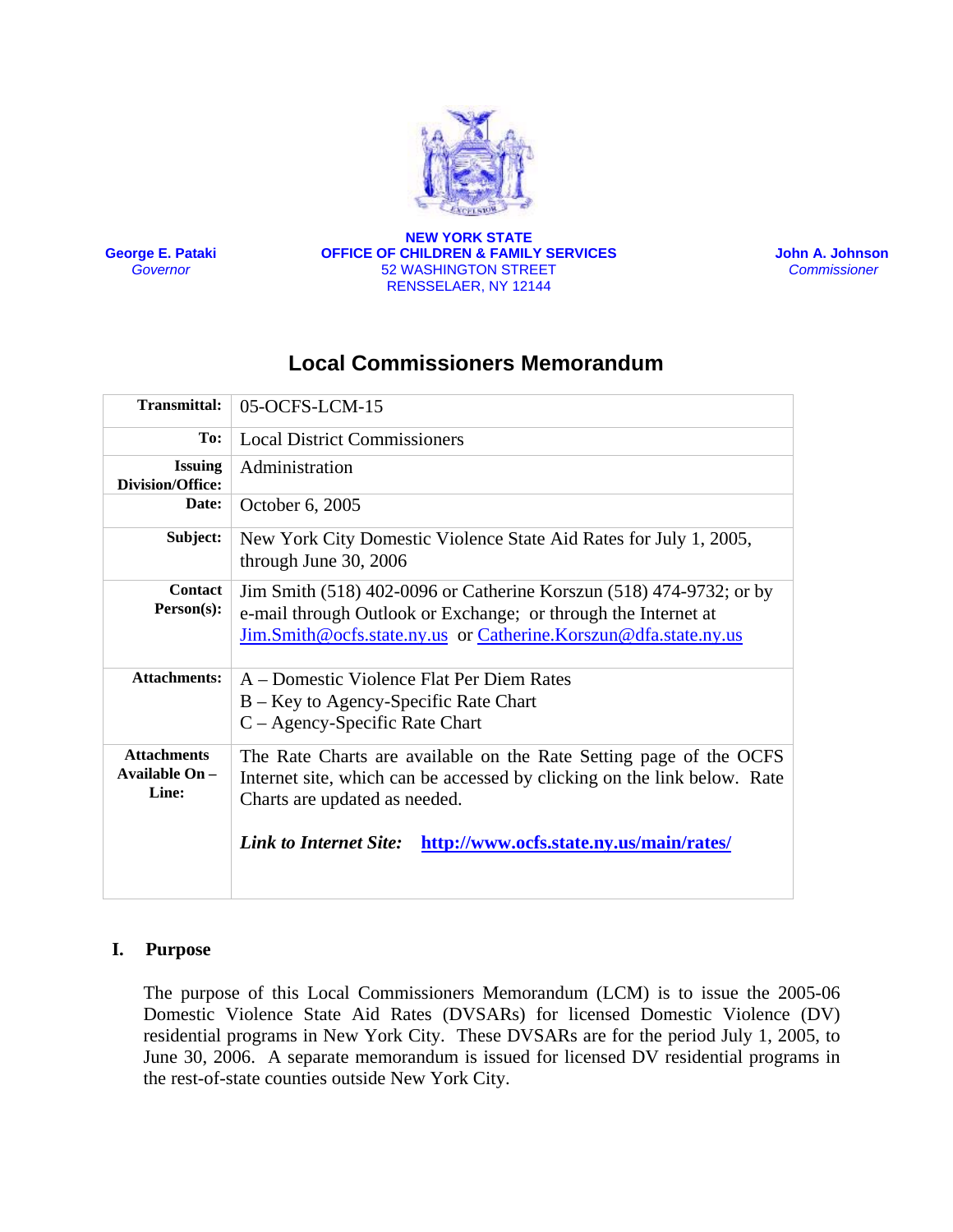## **II. Background**

Annually, the Office of Children and Family Services (OCFS) issues DVSARs to local social services districts, advising them of the methodology approved by the Division of the Budget for the purchase of services from licensed residential DV agencies. Rates specified in these documents must be used by social services districts in the contracts they negotiate with voluntary agency providers of DV services. Issuance of these rates is governed by Social Services Law §131-u and the applicable regulations at 18 NYCRR Part 408.

## **III. Program Implications**

The DVSARs that are promulgated in this LCM have been calculated using the approved 2005-06 DV rate methodology for residential programs in New York City. Local social services districts are required to pay these rates to licensed DV residential agencies providing residential care to eligible victims of Domestic Violence for the period July 1, 2005, to June 30, 2006.

The approved rate methodology for licensed residential DV programs includes the following features:

- The Domestic Violence Flat Per Diem Rates reflect an overall growth factor adjustment of approximately 3 percent.
- Programs that reported surpluses from government income in the base year will have DVSARs that reflect a rate reduction equal to the amount of the surplus. Based on the approved DV rate methodology, surpluses are defined as total government revenue in excess of total allowable spending, as reported by the agency for each DV residential program.
- The Food Add-On component of the DVSARs continues to be a negotiated item between the DV residential agency and the social services district where the program is located. The Food Add-On is included in DVSARs when social services districts formally request it in writing to OCFS. Thereafter, the Food Add-On is included as part of the DVSAR for the specified program until OCFS is otherwise notified.
- Requests to exceed the DV Flat Per Diem Rates are not allowed. OCFS will consider other revisions to the DVSAR for the following reasons:
	- when the Food Add-On needs to be either added or deleted from the DVSAR;
	- when a program's base-year surplus was incorrectly calculated or applied to the DVSAR; or
	- when the DVSAR reflects an incorrect DV Flat Rate Per Diem.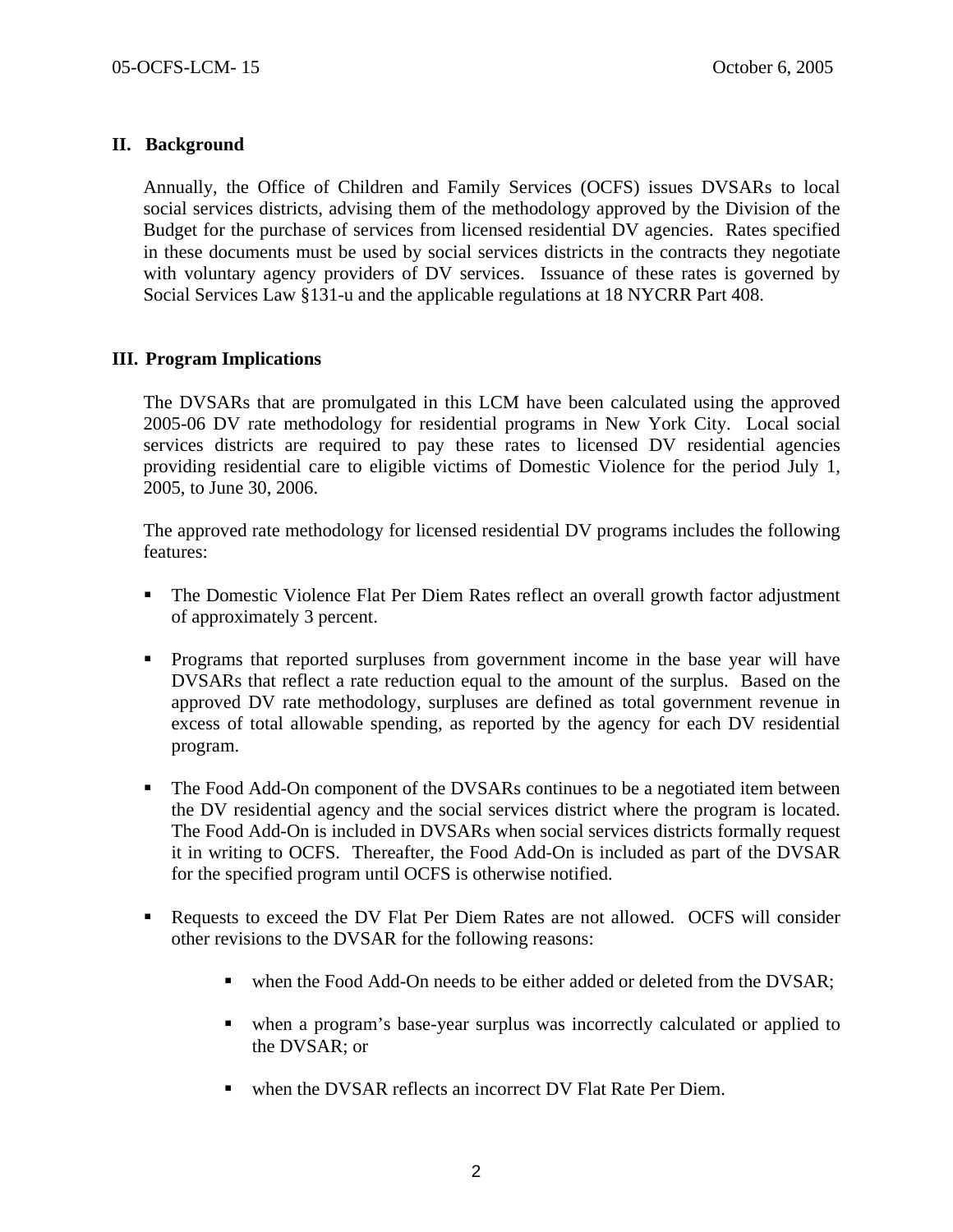**Agencies have thirty (30) days from the issuance of a DVSAR to request consultation regarding the published rate. All such requests must be in writing and sent to: Mr. Daniel Zeidman, Chief Rate Analyst, Rate Setting Unit, Office of Children and Family Services, 52 Washington Street, South Building, Room 314, Rensselaer, NY 12144.** 

#### **IV. Other**

Copies of this information should be shared with Economic Security and Services Staff.

For questions regarding this LCM, please contact:

Jim Smith By Phone at (518) 402-0096 By E-Mail through Outlook or Exchange, or at [Jim.Smith@ocfs.state.ny.us](mailto:Jim.Smith@ocfs.state.ny.us)

Catherine Korszun By Phone at (518) 474-9732 By E-Mail through Outlook or Exchange, or at [Catherine.Korszun@dfa.state.ny.us](mailto:Catherine.Korszun@dfa.state.ny.us)

*s/s Susan A. Costello* 

**Issued By**  Name: Susan A. Costello Title: Deputy Commissioner for Administration Division/Office: Administration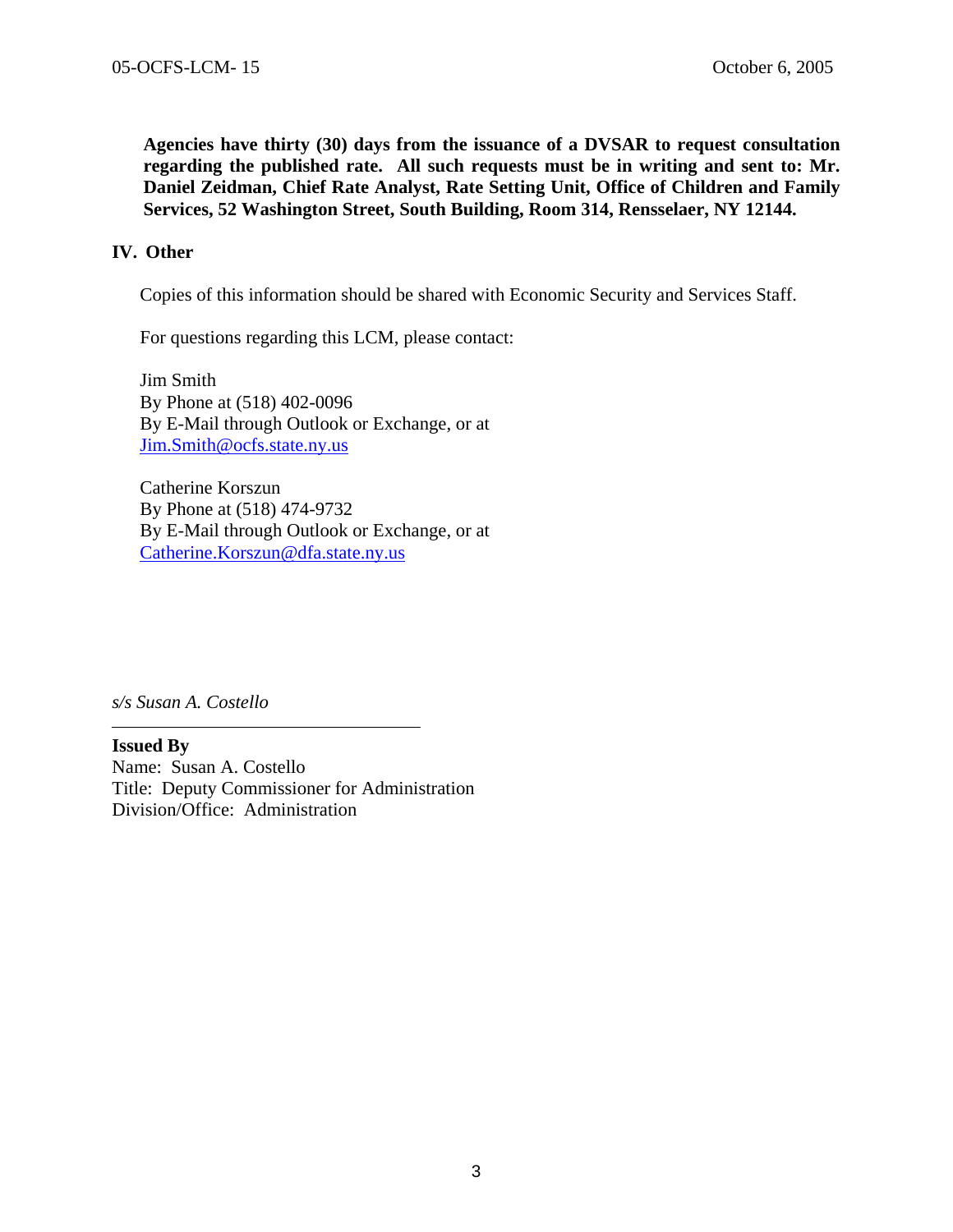#### ATTACHMENT A

## NEW YORK STATE OFFICE OF CHILDREN AND FAMILY SERVICES STATE AID RATES FOR RESIDENTIAL DOMESTIC VIOLENCE PROGRAMS

### NEW YORK CITY DOMESTIC VIOLENCE RESIDENTIAL PROGRAMS 2005-06 FLAT PER DIEM RATES

### EFFECTIVE JULY 1, 2005, THROUGH JUNE 30, 2006

| DV Program Type       | 20 Beds or Less | 21 Beds or More | Food Add-On |
|-----------------------|-----------------|-----------------|-------------|
|                       |                 |                 |             |
| Programs/Shelters     | \$101.47        | \$82.24         | \$4.98      |
| <b>Safe Dwellings</b> | \$77.25         | N/A             | \$6.87      |
| Safe Homes            | \$44.68         | N/A             | \$6.73      |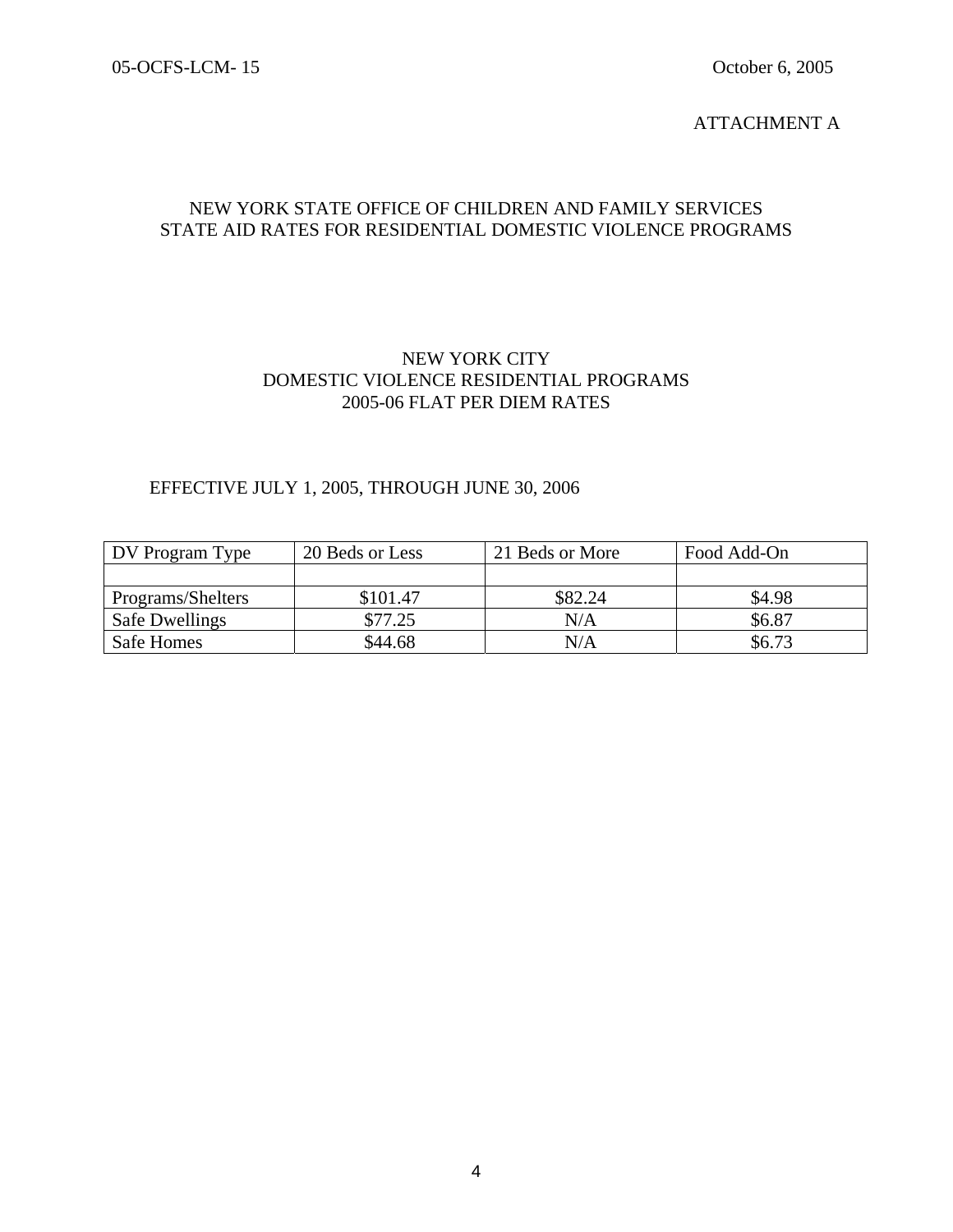#### ATTACHMENT B

## NEW YORK STATE OFFICE OF CHILDREN AND FAMILY SERVICES STATE AID RATES FOR RESIDENTIAL DOMESTIC VIOLENCE PROGRAMS

## **K E Y - Agency-Specific Rate Chart**

The following codes may appear in the columns that specify the rates for each program:

UR - Under Review

CODE: This is the Facility ID. The first letter identifies the Regional Office responsible for oversight, as follows:

| <b>Buffalo Regional Office</b>   | $=$ B |
|----------------------------------|-------|
| <b>Rochester Regional Office</b> | $= R$ |
| <b>Syracuse Regional Office</b>  | $= S$ |
| <b>Albany Regional Office</b>    | $= A$ |
| <b>Yonkers Regional Office</b>   | $= Y$ |
| New York City Regional Office    | $= M$ |

FI: The FI column indicates whether the DVSAR includes a Food Add-On Rate. An F in that column indicates that a Food Add-On is included in the DVSAR.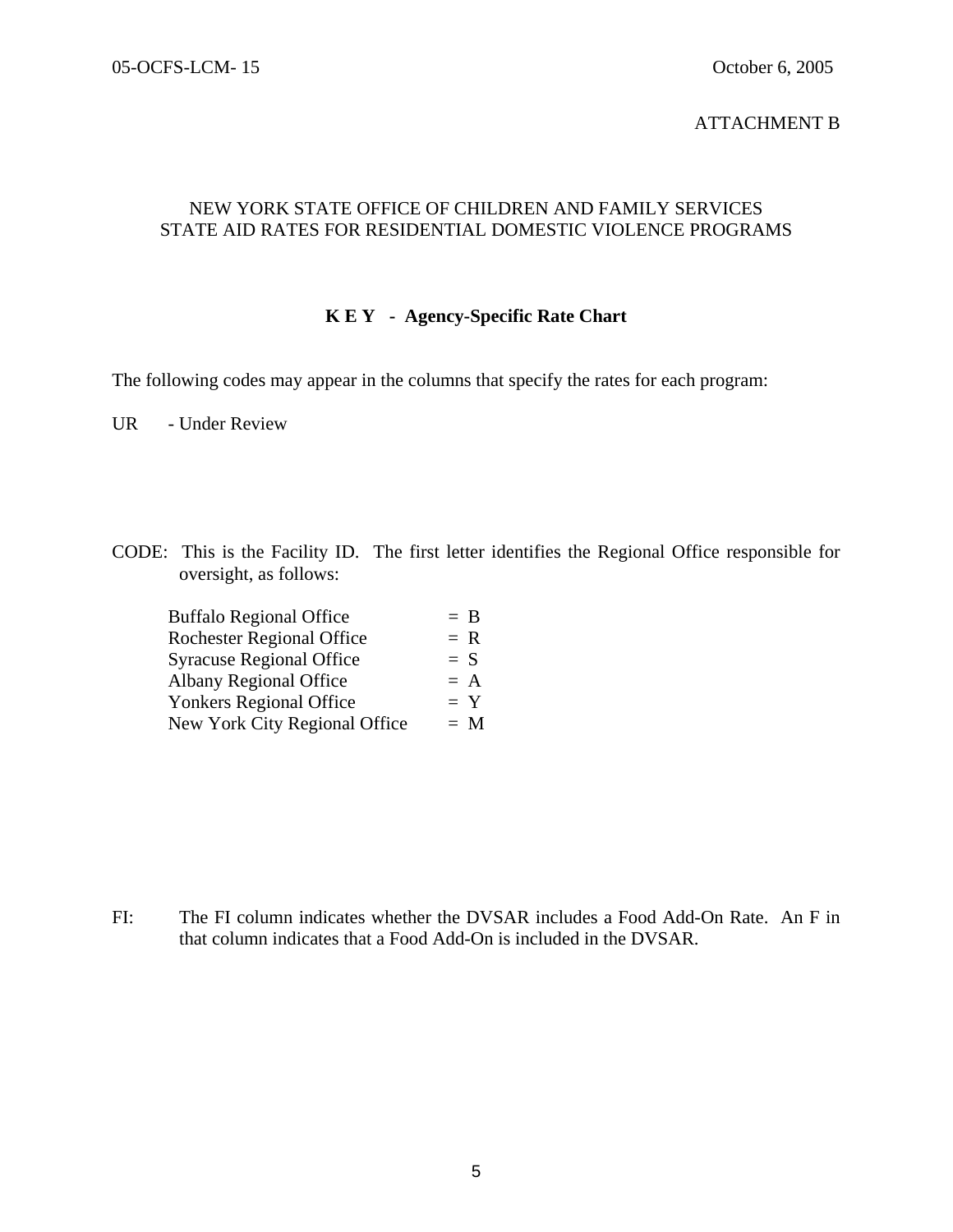#### ATTACHMENT C

### **New York State Office of Children and Family Services State Aid Rates for Residential Domestic Violence Programs New York City July 1, 2005 – June 30, 2006**

| <b>AGENCY</b>                                              | <b>CODE</b>         | <b>PROGRAM OR</b><br><b>SHELTER</b> | <b>FI</b>   | <b>SAFE</b><br><b>DWELLING</b> | <b>FI</b> | <b>SAFE HOME</b> | <b>FI</b> |
|------------------------------------------------------------|---------------------|-------------------------------------|-------------|--------------------------------|-----------|------------------|-----------|
| Allen Women's                                              | M611206             | \$105.90                            | $\mathbf F$ |                                |           |                  |           |
| Resource Center, Ltd.                                      |                     |                                     |             |                                |           |                  |           |
| CEVFI, Inc. -                                              | M593221             | \$82.24                             |             |                                |           |                  |           |
| Women's Safe Start<br>CEVFI, Inc. - Women's                | M593248             |                                     |             |                                |           |                  |           |
| Second Start                                               |                     | \$82.24                             |             |                                |           |                  |           |
| CEVFI, Inc. - Women's<br><b>Survival Space</b>             | M593220             | \$87.22                             | $\mathbf F$ |                                |           |                  |           |
| Food First (Family<br>Project)                             | M591204             | \$75.59                             |             |                                |           |                  |           |
| Food First - La Familial                                   | M591239             | \$75.01                             |             |                                |           |                  |           |
| Good Shepherd - Park<br>Slope                              | M602314,<br>M602350 |                                     |             | \$77.25                        |           |                  |           |
| H.E.L.P.                                                   | M595225             | \$79.77                             |             |                                |           |                  |           |
| H.E.L.P.                                                   | M595336             |                                     |             | \$77.25                        |           |                  |           |
| Henry Street Settlement                                    | M605219             | \$82.24                             |             |                                |           |                  |           |
| <b>JBFCS</b> - Genesis                                     | M601202             | \$82.24                             |             |                                |           |                  |           |
| <b>JBFCS</b> - Horizons                                    | M601203             | \$82.24                             |             |                                |           |                  |           |
| <b>JBFCS</b> - Transitions                                 | M601302             |                                     |             | \$77.25                        |           |                  |           |
| New York Asian<br><b>Women's Center</b><br>(Andy's House)  | M603249             | \$101.47                            |             |                                |           |                  |           |
| New York Asian<br>Women's Center (Rose<br>House)           | M603237             | \$101.47                            |             |                                |           |                  |           |
| New York Asian<br><b>Women's Center</b><br>(Phoenix House) | M603245             | \$101.47                            |             |                                |           |                  |           |
| <b>OHEL</b>                                                | M594332,<br>M594351 |                                     |             | \$77.25                        |           |                  |           |
| Palladia, Inc.                                             | M609107             | \$82.15                             |             |                                |           |                  |           |
| Safe Horizons                                              | M604320             |                                     |             | \$77.25                        |           |                  |           |
| Safe Horizons                                              | M604408             |                                     |             |                                |           | \$44.68          |           |
| Safe Horizons - Ivy I                                      | M604241             | \$82.24                             |             |                                |           |                  |           |
| Safe Horizons - Ivy II                                     | M604242             | \$82.24                             |             |                                |           |                  |           |